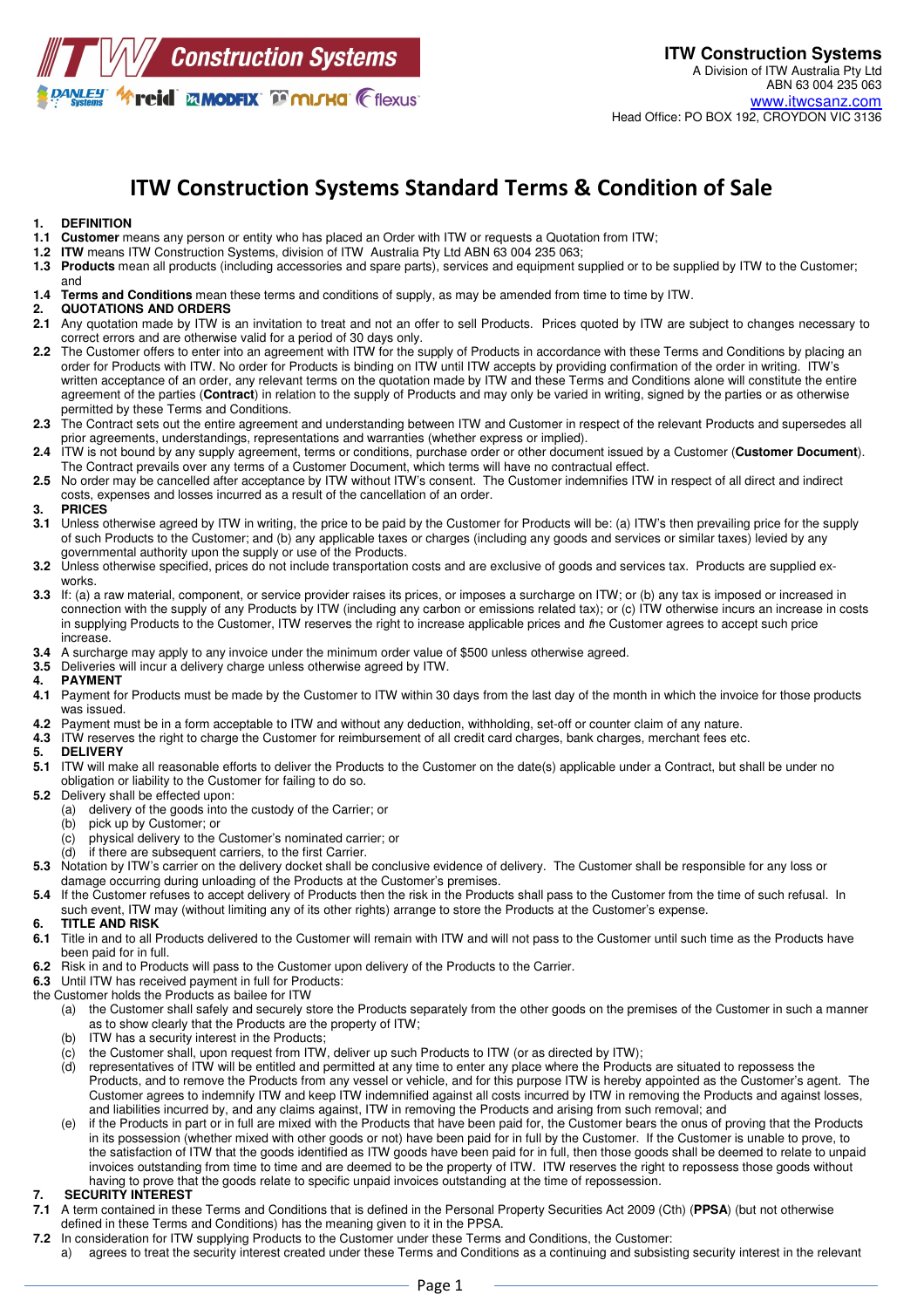Products with priority over any registered or unregistered general (or other) security and any unsecured creditor (even if the Products become fixtures before paid for in full);

- b) grants to ITW a purchase money security interest **(PMSI)**;
- c) agrees that the PMSI granted herein will continue to apply to any goods coming into existence or proceeds of sale of Products or goods coming into existence;
- d) agrees that the PMSI has attached to all Products now or in the future supplied to the Customer by ITW; and
- e) agrees, until title in the Products pass to it, to keep all Products free and ensure all Products are kept free of any charge, lien or security interest except as created under these Terms and Conditions, and not otherwise deal with Products in a way that will or may prejudice any rights of ITW under these Terms and Conditions or the PPSA.
- **7.3** ITW reserves the right to register a financing statement under the PPSA in respect of the Products. Costs of registering a financing statement (or a financing change statement) will be paid by the Customer.
- **7.4** The Customer waives its right to receive a copy of any financing statement, financing change statement or verification statement that is or may be registered, issued or received at any time.
- **7.5** The Customer irrevocably grants ITW the right to enter any premises or property (without notice) and without being in any way liable to the Customer or any other person if ITW has cause to exercise any of its rights under the PPSA (and the Customer will indemnify ITW against any such liability).
- **7.6** It is agreed that the Customer hereby waives its rights under such sections of the PPSA as are able to be waived or excluded by agreement, including the following sections of the PPSA: section 95 (notice of removal of an accession) to the extent that it requires the secured party to give a notice to the grantor; section 96 (when a grantor may retain an accession); section 123 (right to seize collateral); section 125 (obligation to dispose of or retain collateral); section 126 (apparent possession); section 128 (secured party may dispose of collateral); section 129 (disposal by purchase); section 130 (notice of disposal) to the extent that it requires the secured party to give notice to the grantor; paragraph 132(3)(d) (contents of statement of account after disposal); subsection 132(4) (statement of account if no disposal); subsection 134(1) (retention of collateral); section 135 (notice of retention); section 142 (redemption of collateral); and section 143 (reinstatement of security agreement).

## **8. BREACH AND INSOLVENCY**

If:

- (a) the Customer fails to comply strictly with the terms of a Contract;
- (b) an application or order is made, a resolution is made or proposed or other steps are taken for the winding up, dissolution, official management or voluntary administration of the Customer (other than a voluntary liquidation for the purpose of amalgamation or reconstruction); or
- (c) the Customer enters into any arrangement, compromise or composition or assignment for the benefits of its creditors or any class of them; (d) a receiver, a receiver and manager, administrator or other officer is appointed to the Customer or any part of its property, or a third party
- attempts to levy execution against the Customer's property or the goods; (e) the Customer ceases, suspends or threatens to cease or suspend the conduct of its business or disposes of or threatens to dispose of its assets other than in the ordinary course of business;
- (f) the Customer is or is deemed (including under any applicable law) unable to pay its debts as and when they fall due, or stops or suspends the payments of its debts;
- (g) in the case of the Customer being a natural person, the Customer commits an act of bankruptcy; or
- (h) ITW is of the view, acting reasonably, that any of the above will or are likely to occur,

ITW may (without limiting or otherwise prejudicing any other rights it may have) at any time terminate any and all Contracts between ITW and the Customer and refuse to supply any and all Products to the Customer. The Customer agrees to indemnify ITW (and keep ITW indemnified) against loss, cost or expense and other liability (including but not only legal expenses of any nature and payable to or on behalf of any person) suffered or incurred by ITW in connection with any breach of a Contract by the Customer.

# **9. CUSTOMER WARRANTIES**

### **9.1** The Customer:

- (a) warrants to ITW that it has read and understood these Terms and Conditions;
- (b) warrants to ITW that all information supplied by or on behalf of it to ITW in connection with the supply of Products is true and accurate and not misleading;
- (c) warrants that it has not relied on any representation or statement made by or on behalf of ITW in connection with the supply of Products that has not been clearly and expressly stated in the Contract;
- 
- (d) acknowledges that ITW has relied on the information supplied by or on behalf of the Customer to it in supplying the Products; and<br>(e) warrants that the supply of the Products by ITW to the Customer, and the use of Prod warrants that the supply of the Products by ITW to the Customer, and the use of Products by the Customer, will not make ITW liable to any prosecution, claim or other action under any applicable law.
- **9.2** The Customer indemnifies ITW and holds ITW harmless against all fines, penalties, damages, loss, costs or expenses (including but not only legal expenses of any nature and payable to or on behalf of any person) suffered or incurred by ITW in connection with any breach of the warranties of the Customer set out in these Terms and Conditions.
- **9.3** Without limiting the liability of the Customer under the indemnity above, ITW may at its sole discretion by itself or in conjunction with the Customer defend, settle or compound any action, suit, proceeding, claim or demand brought or made against it by any person in connection with any breach of the warranties given by the Customer under these Terms and Conditions and the Customer agrees that the indemnity extends to any cost or expense incurred by ITW in conducting that defence or in settling or compounding the action, suit, proceeding, claim or demand.
- **9.4** ITW reserves the right to refuse to do or to omit to do anything, or to refuse to comply with any request or direction of the Customer, which in the reasonable opinion of ITW would constitute or result in a breach of any warranty given by the Customer under these Terms and Conditions or a breach by the Customer of a Contract.

## **10. INTELLECTUAL PROPERTY**

- **10.1** All drawings, know-how, designs, specifications, inventions, devices, developments, processes, copyrights and other information or industrial or intellectual property disclosed or otherwise provided to the Customer by ITW or otherwise subsisting in the Products and all rights therein (collectively **Intellectual Property**) will remain the property of ITW and will be kept confidential by the Customer. The Customer shall have no claim to, nor ownership interest in, any Intellectual Property. The customer acknowledges that no license or rights of any sort are granted to the Customer in respect of any Intellectual Property, other than the limited right to use Products purchased from ITW for the purpose they are supplied by ITW.
- **10.2** The Customer warrants that any Products manufactured, constructed or supplied by ITW which are based in whole or in part upon designs, drawings, specifications or information supplied to ITW by or on behalf of the Customer shall not infringe any letters, patents or registered designs or any other industrial or intellectual property rights of any person.

# **CONFIDENTIAL INFORMATION**

- **11.1** All information furnished or made available by ITW to the Customer in connection with the subject matter of these Terms and Conditions or the supply of Products shall be held in the strictest confidence by the Customer. The Customer agrees not to use such information or disclose such information to others without ITW's prior written consent. The obligations in this paragraph will not apply to any information which:
	- (a) at the time of disclosure was or thereafter becomes, generally available to the public by publication or otherwise through no breach by the Customer of any obligation herein;
	- (b) the Customer can show by written records was in the Customer's possession prior to disclosure by ITW; or
	- $(c)$  is legally made available to the Customer by or through a third party having no direct or indirect confidentiality obligation to ITW with respect to such information.

### **12 CLAIMS AND RETURNS**

(a) Examination of the Products shall be made by or on behalf of the Customer, and unless within 7 business days of delivery of the Products, the Customer gives written notice that the Products do not comply with the applicable Contract, the Products shall be deemed to have been in all